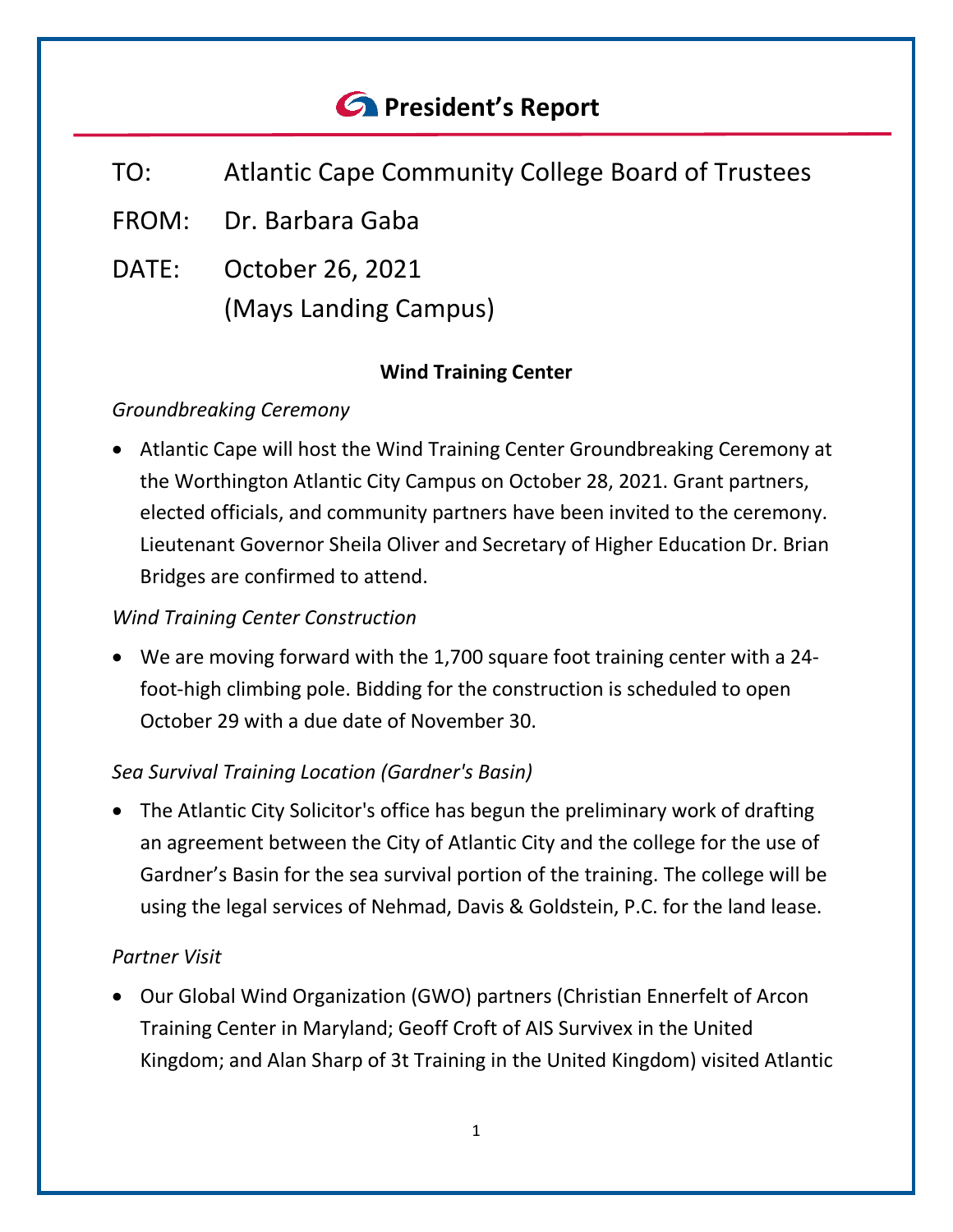Cape on October 5-6 to update the project plan. During their visit, they had the opportunity to meet the Atlantic Cape team and Dr. Gaba.

# *WINDPOWER Conference*

- Sherwood Taylor, Sr. Director for Workforce Development, attended the American Clean Energy's WINDPOWER Conference, which provided an indepth view of the wind industry.
- Director Taylor had the opportunity to speak with employers, regulators, and vendors to gain an understanding of the industry. He was also invited, with our GWO partners, to a reception held by the British Consulate General to foster working relationships in the wind industry between the United States and Britain.

# **Academy of Culinary Arts**

- The Academy of Culinary Arts is celebrating its  $40<sup>th</sup>$  anniversary this year. The celebration was kicked off with our new *"Second-Year Coat Ceremony"* on October 20, 2021. This recognition awarded the  $2^{nd}$  year students a new custom embroidered chef's coat and a new chef's toque. The new uniform will distinguish these students from the  $1<sup>st</sup>$  year students, recognize their hard work and persistence, and serve as an aspirational goal for the  $1<sup>st</sup>$  year students.
- The Academy's  $40^{th}$  Anniversary celebration will culminate with the Restaurant Gala on March 31, 2022.

# **Technology Upgrades**

#### *Website*

• Atlantic Cape's website now features [virtual tours](http://www.atlantic.edu/virtualtour) of our three campuses. Through grant funding, we were able to secure a service that provides a 360 view of each campus along with important information about Atlantic Cape's offerings.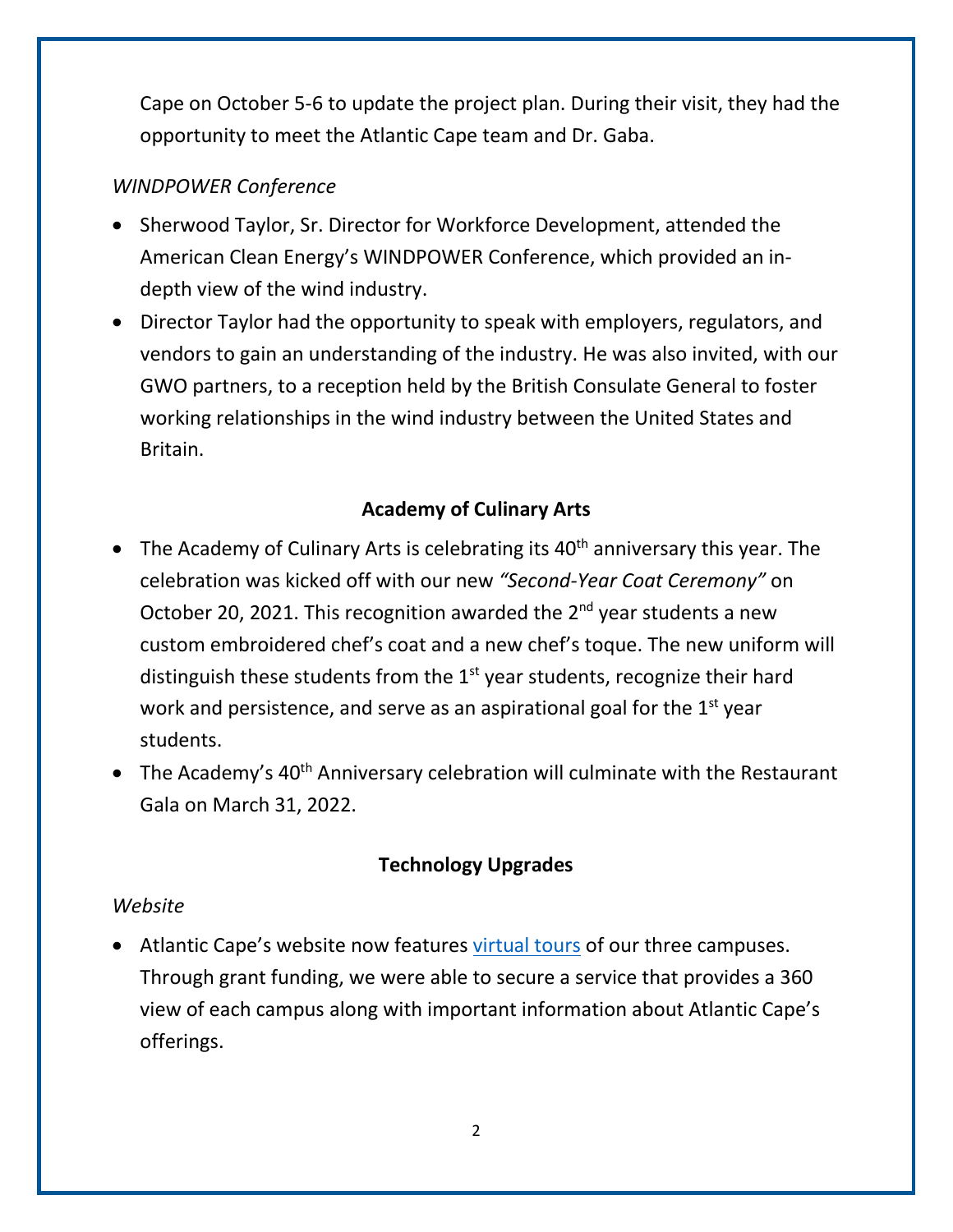#### *Network and Security Upgrade*

• The Information Technology department continues to perform critical network and security infrastructure maintenance upgrades. Over the September 25th weekend, the Information Technology department upgraded critical network and security components within the Cape May and Atlantic City campuses. The upgrades replaced 20-year-old legacy hardware and software improving reliability, redundancy, disaster recovery, and performance capabilities. Additionally, the upgrades position the college for future strategic cloud computing initiatives. In order to ensure the two campuses are secure from all threats and potential breaches, third-party Cyber Security penetration testing was performed, and no issues were discovered.

# **Atlantic Cape Foundation**

- The Scramble 'FORE' Scholarships Golf Tournament was held on October 15, 2021. This year's event was the highest grossing tournament in the Foundation's history, raising over **\$62,000**! This was the 17th annual tournament hosted by the Mullock Family at Cape May National Golf Club in Erma.
- The Cape May County Women's Commission and the Atlantic Cape Foundation are co-sponsoring the 2021 Women of Wonder luncheon on November 10. Three award recipients were selected from a pool of 15 nominees at the Commission's September meeting. The recipients are Michele Gillian, Director of Ocean City Chamber of Commerce; Marilyn Miller, Director of Middle Township Senior Center; and Chase Jackson, Executive Director of Ocean City Arts Center.

# **Community Outreach**

• Atlantic Cape accepted the Nuestro Organizational Amigo/a Award at the 2021 Nuestro Pueblo (Our Community) Awards presented by Stockton Unidos & The Hispanic Association of Atlantic County (HAAC) on October 9, 2021. This award is given to an organization that has demonstrated outstanding social responsibility to the Latino community through participation and support of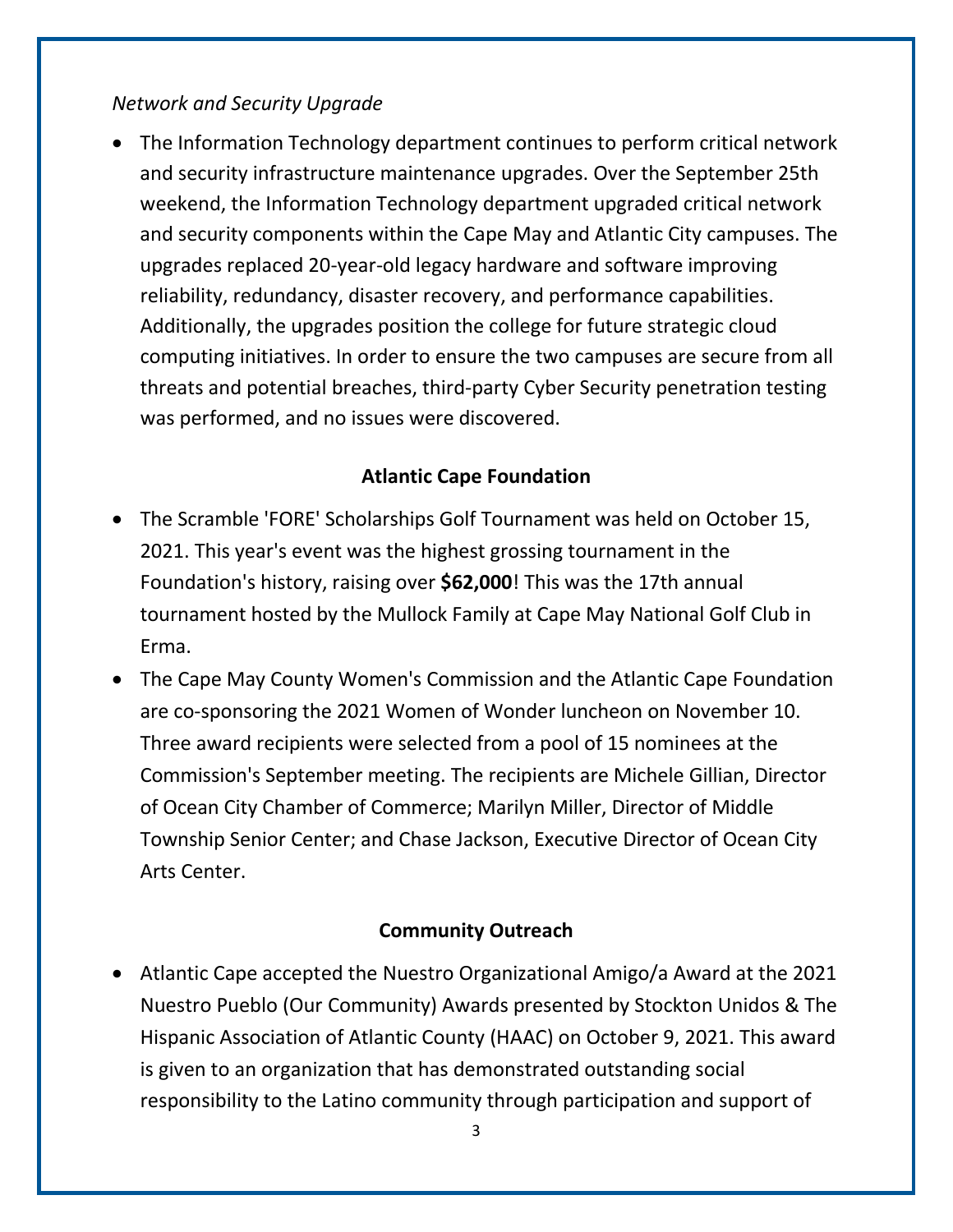issues, programs, or events related to the Latin community. The college has worked to increase its social outreach by leading and collaborating on projects that directly address the needs of the local Hispanic community, such as food drives, hot meal distributions, free COVID-19 testing, vaccination clinics, DACA information sessions, consulates, and a wide array of community events and resource fairs.

- Atlantic Cape participated in the Atlantic City Latino Festival, produced by the Hispanic Association of Atlantic County (HAAC), on September 25, 2021. In addition to sharing college information, resources, and programs with the community, Atlantic Cape hosted and sponsored carnival games for children. The Men's Basketball team volunteered at the event and assisted with the children's games.
- Atlantic Cape supported the Atlantic City Arts Foundation's  $7<sup>th</sup>$  Annual "Chalk About AC" event at Brown's Park in Atlantic City on October 9, 2021. Victor Moreno, Manager of Community Outreach, was featured in the [Press of](https://pressofatlanticcity.com/news/local/7th-annual-chalk-about-ac-event-brings-colorful-sidewalk-art-to-atlantic-city/article_1eb06752-291a-11ec-a7c2-638998b1fcc7.html)  [Atlantic City's](https://pressofatlanticcity.com/news/local/7th-annual-chalk-about-ac-event-brings-colorful-sidewalk-art-to-atlantic-city/article_1eb06752-291a-11ec-a7c2-638998b1fcc7.html) coverage of the event.
- Atlantic Cape hosted the FEMA-Emergency Disaster Preparedness Workshop at the Worthington Atlantic City Campus, sponsored by Atlantic City's EnVision Cyber Center, on October 9, 2021.
- Atlantic Cape hosted an "Investing 101: Stock Market for Beginners" interest meeting at the Worthington Atlantic City Campus on October 19, 2021, sponsored by the City of Atlantic City Mayor's Office. This was free to Atlantic City residents, and Howard University Alumna and former Wall Street Analyst Ashley M. Fox, CEO of Empify, delivered a presentation.

#### **Professional Development**

• Atlantic Cape will host the Chair Academy Leadership Training at the Worthington Atlantic City Campus on October 25-29, 2021. The Academy is an international leadership development organization for higher education and organizational leaders. Their mission is centered around advancing academic and administrative leadership across all levels of higher education. With a 30 year history offering world-class, competency-based leadership development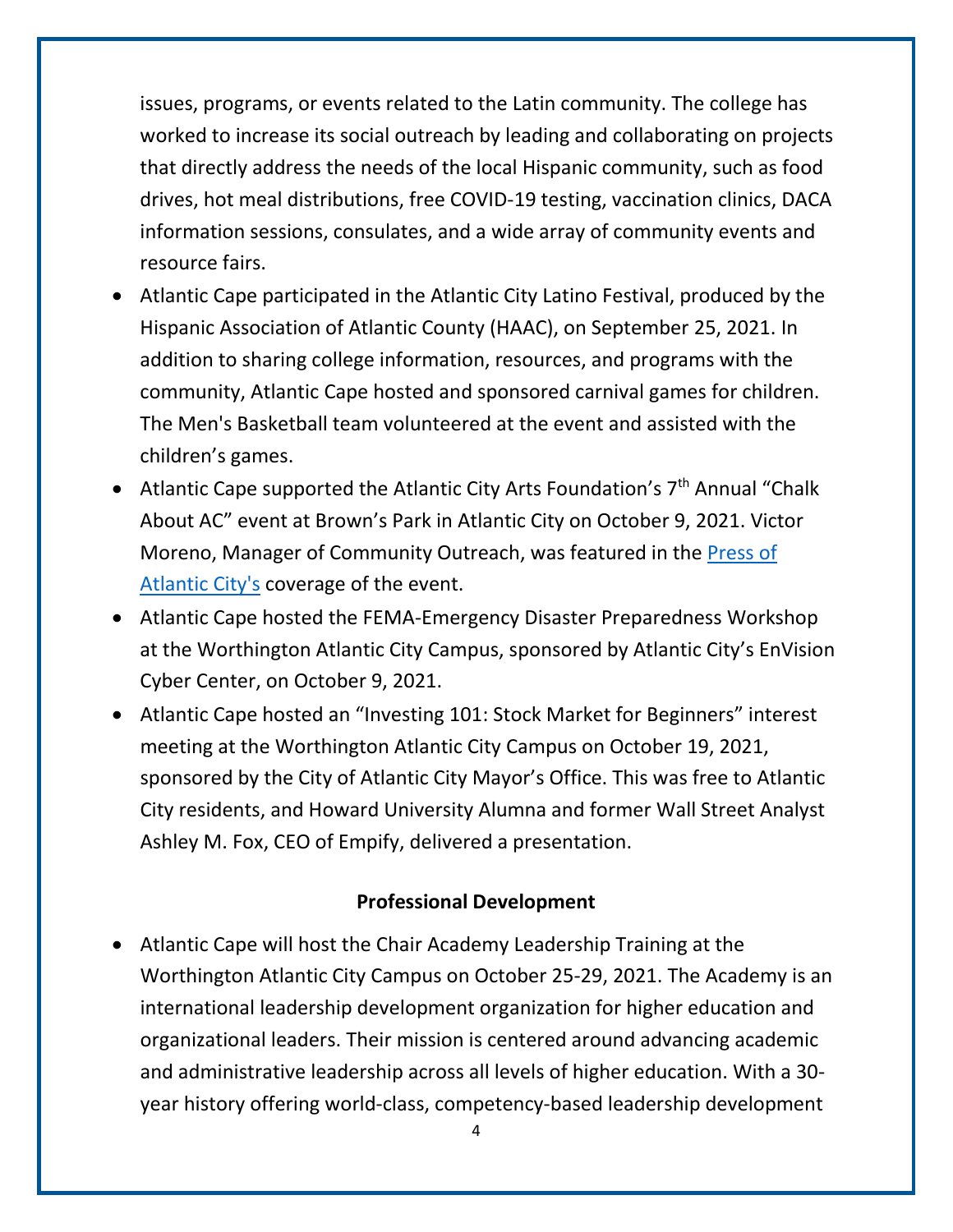programs and services, the Academy develops transformational leaders. Atlantic Cape faculty and staff participating in the training are: Laura Batchelor, Executive Director of Marketing and College Relations; Sandi Greco, Systems and Hardware Projects; Maria Kellett, Dean of the Cape May County Campus and Senior Advancement Officer; Dr. Augustine Nigro, Associate Professor of History and Government; Michelle Perkins, Director of Instructional Technology; and Stacey Zacharoff, Senior Director, Center for Student Success.

#### **Student Support**

• The College Transfer Fair returned to all three campuses October 12-14, 2021. There were between 19-27 schools represented from across New Jersey, Delaware, Pennsylvania, and beyond. The majority of institutions provided students with information on their programs and conducted Instant Admissions Decision meetings.

#### **Athletics**

- Atlantic Cape Student David Coit was interviewed for the *[Press of Atlantic City](https://pressofatlanticcity.com/sports/local/david-coit-finally-earning-his-shot-and-division-i-offers-at-atlantic-cape-community-college/article_ad85da84-23c0-11ec-b3e3-27ea78edf252.html)* about his three Division I scholarship offers. David received offers from NJIT, North Carolina A and T, and Northern Illinois University.
- The Women's Volleyball team's 2021 season has gone very well with the team ending the regular season with a 10-6 record and ranking #5 in the region. The team enjoyed a 9-win streak over the season, during which they won against Rowan College of South Jersey-Gloucester, the #8 ranked team in the nation.
- The team will now proceed to the Region 19 Tournament game on October 25. This will be the team's first region tournament appearance in the last 10 years. If they win on October 25, they will then play in the Region Championship on October 30. The winner of that game will proceed to the NJCAA National Tournament held in Minnesota on November 11.